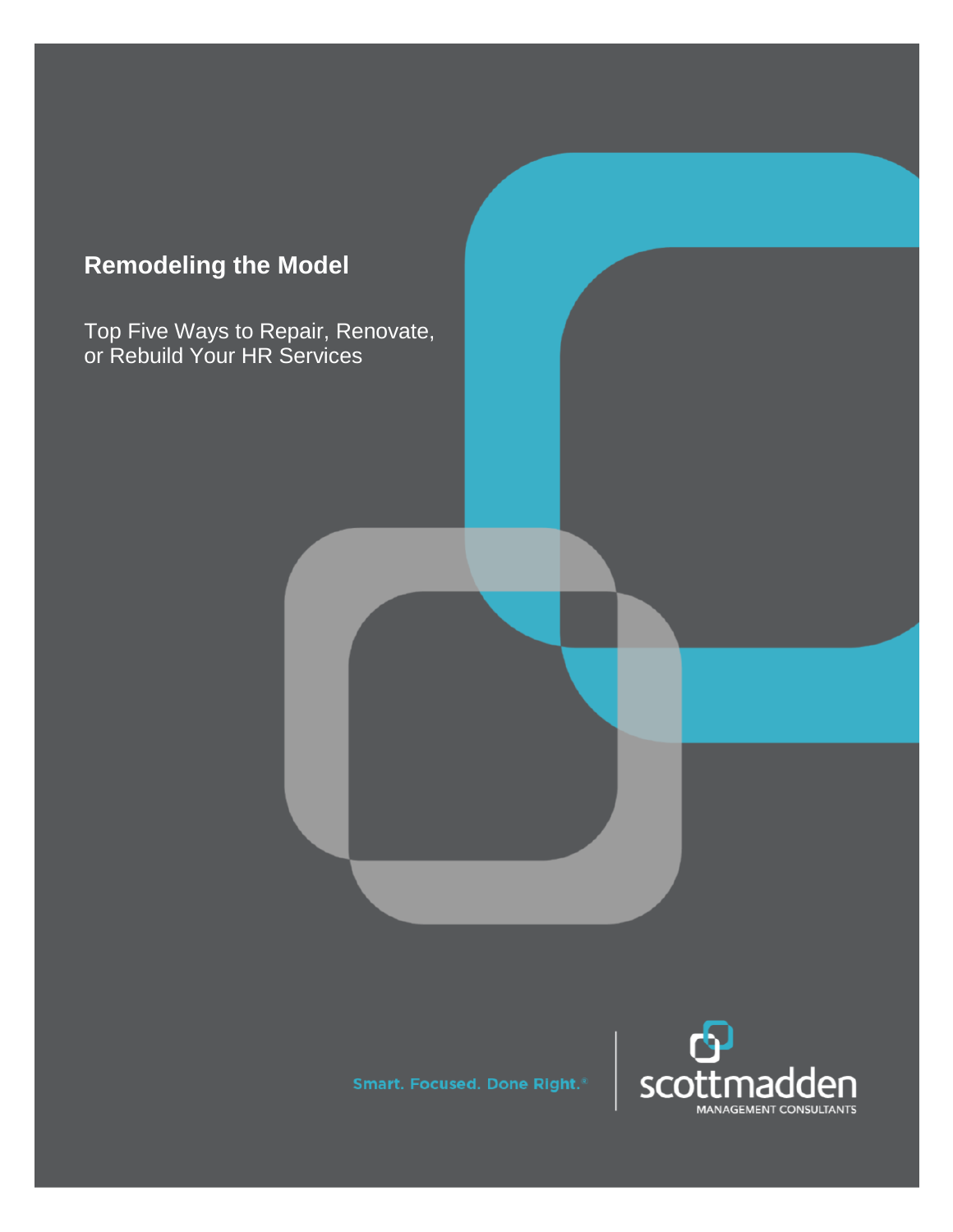**Remodeling the Model: Top Five Ways to Repair, Renovate, or Rebuild Your HR Services**



Many businesses have transformed their HR services through strong leadership, technical innovation, and support from outside partners. ScottMadden has partnered with countless organizations, providing solutions and tools to help rebuild their service models and inspire growth across the entire business.

#### **A Holistic Approach**

Many companies transformed their service delivery models years ago and are now seeking to improve and optimize services. Perhaps business needs have changed, or executives have recognized the success of HR services and now expect new or expanded capabilities. In other cases, the complexity of services has increased, and the organization needs to respond appropriately.

To repair or rebuild your organization's HR services, it's important to understand what the real problems are—and how a modernized model can be structured. Whether your HR service delivery requires slight improvements or some serious repair, there are five ways ScottMadden recommends approaching the process:

**1. Establish Strong HR Governance**

To establish and maintain the success of your HR services model, consider a *governance board*. The formality of the board and the level of participation are influenced by the *size of the organization,* the *number and complexity of services, organizational culture,* and *hierarchy*. Key benefits of a governance board:

- Provides direction to the operational team and an escalation point for issue resolution
- Represents HR services among senior management
- Allows customers to strongly influence direction of shared services and ensures responsiveness to business needs
- Creates a formal process to control spending and prioritize initiatives
- Ensures integration with other business initiatives



1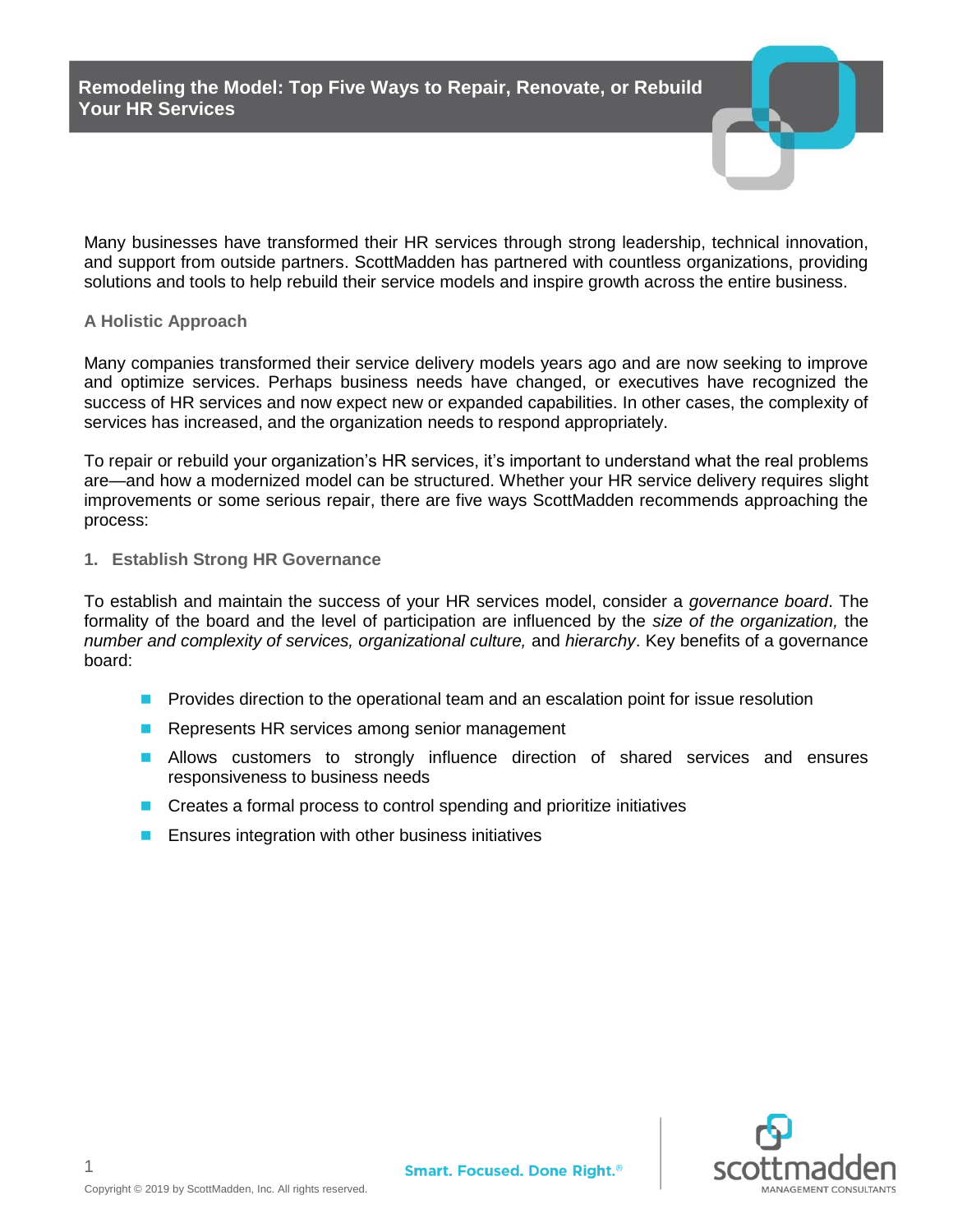## **2. Align HR Services with Staff Competencies**

Field HR staff must have the right competencies to provide strategic support. Skills once considered "best practices" have given way to new and different attributes:



Often, strong talent with the right skills are already in place. It's just a matter of helping expand their capabilities or seek opportunities within the company.

With their unique skills and interests, each employee's career path doesn't have to be linear within the service center and end at a Tier 2 supervisor position. Be sure to listen to staff members who want increased personal development or more interactions with their supervisors—and take those requests seriously.

In addition to development opportunities, many organizations have an untapped resource—Millennial staff. Their comfort with cloud-based platforms and other applications can help bridge technology gaps within a multi-generational service center staff.

Being thoughtful about your employees' skill sets and their overall development can help you begin to align competencies—and as importantly, motivate strong performers to stay long term.

**3. Simplify and Harmonize Policies**

*Policy harmonization* can maximize the efficiency gains of the HR support model, as well as drive process consistency and optimization while increasing overall organizational success. Through engagement and increased transparency, harmonized policies can reinforce a *positive employee experience and overall value proposition*, not to mention improving operational effectiveness and reducing errors.



2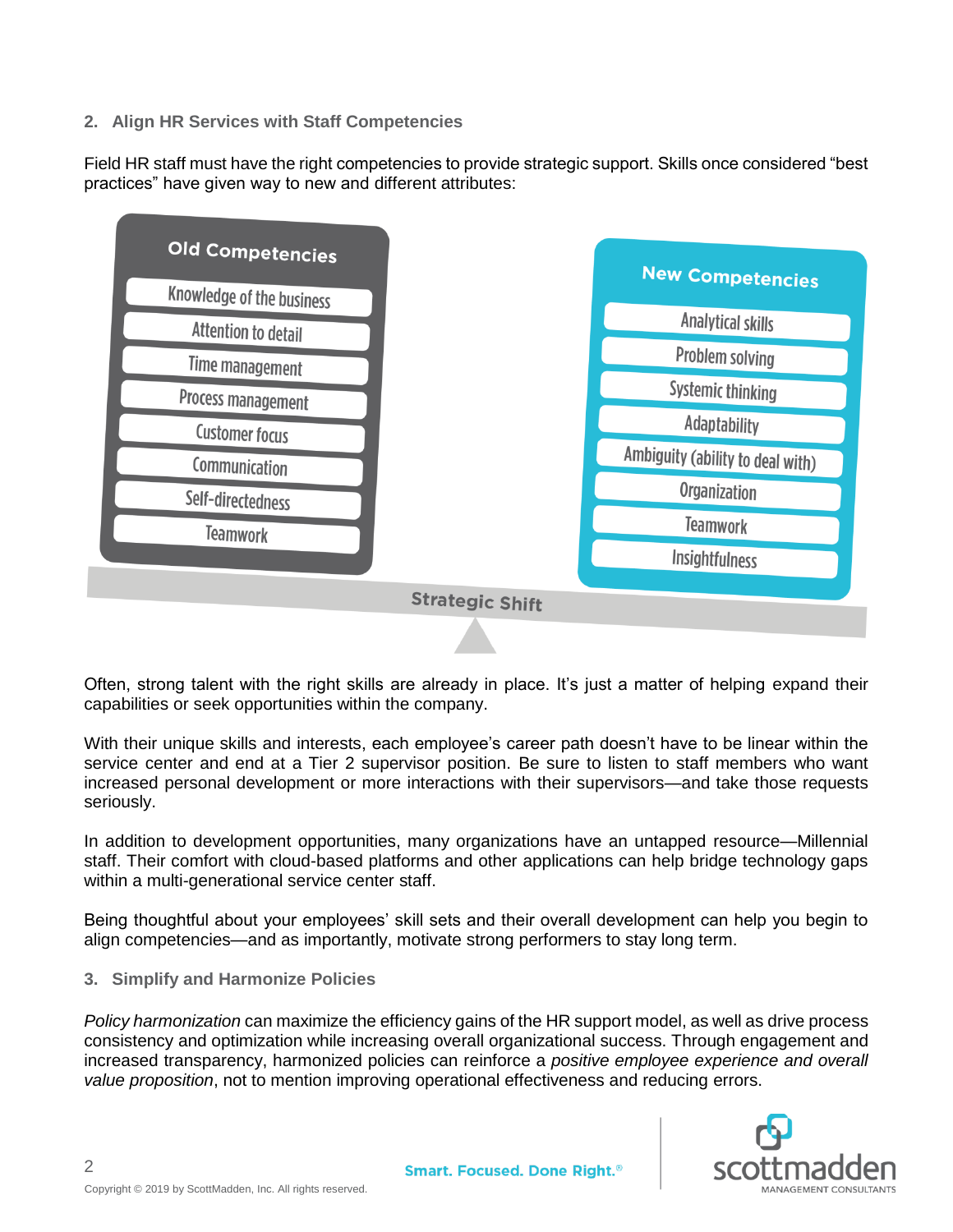Since each business is unique, policy exceptions also need to be outlined. A *policy review committee* can decide the exceptions and deviations, under what circumstances they will be allowed, and the guidelines and boundaries around the exceptions.

These guidelines should include who is eligible for an exception, circumstances in which exceptions are granted, and the types of exceptions allowed. Determinations should also include who approves an exception and how it will be communicated and documented.

**4. Standardize and Integrate Technology Platforms**

Technology platforms, like employee portals and self-service channels, are critical to driving efficiency and increased user experience. Top-performing companies average twice the number of portal hits per employee versus comparison companies.

Artificial intelligence and robotics process automation can provide dramatic gains in efficiency, accuracy and scalability, and for employees, more responsive, "human" experiences.

Overall, technology can support HR service management in multiple ways, providing a powerful connection between organizational philosophy and tactical HR delivery in real time: